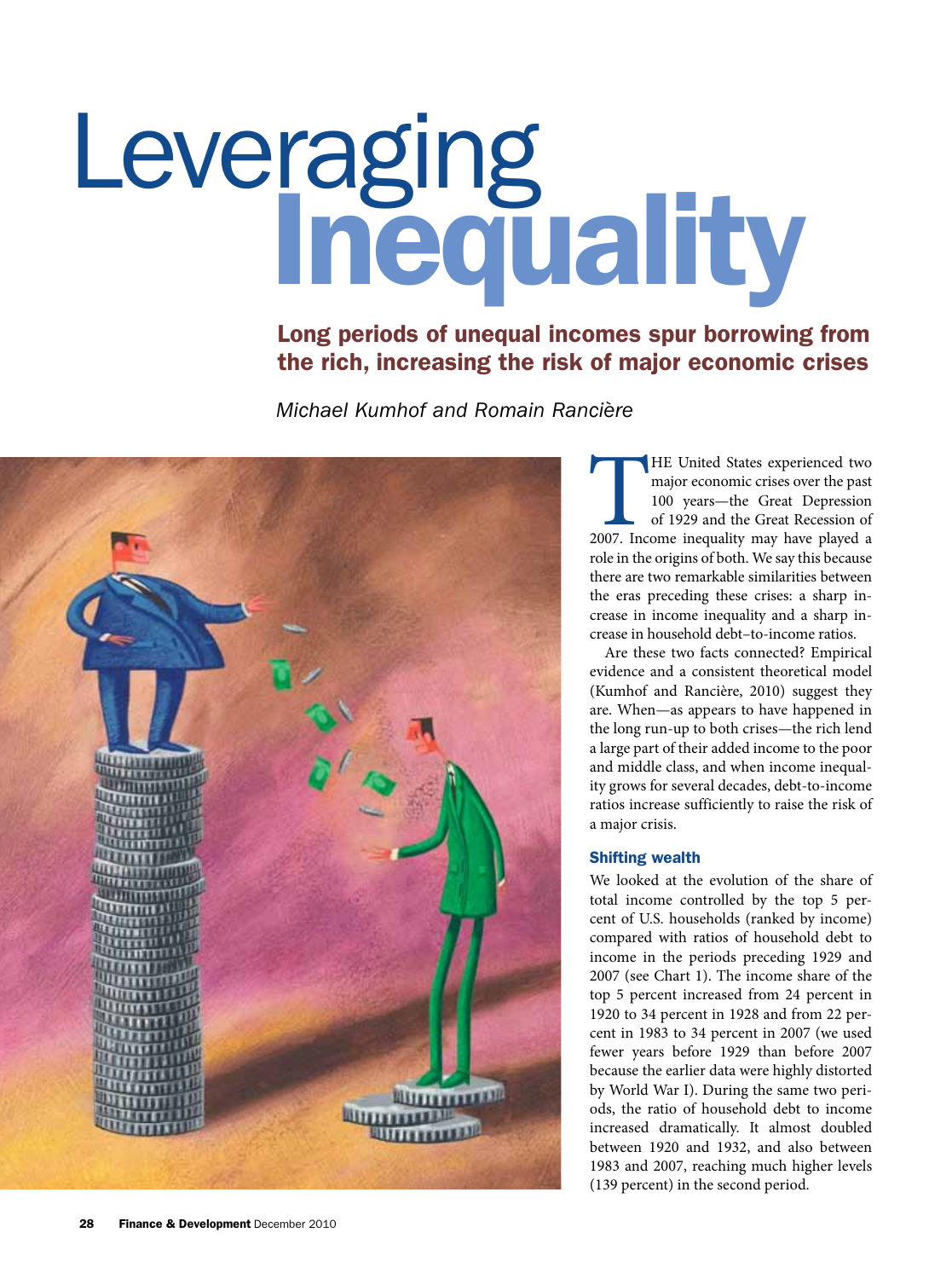In the more recent period (1983–2007), the difference between the consumption of the rich and that of the poor and middle class did not widen as much as the differences in incomes of these two groups. The only way to sustain high levels of consumption in the face of stagnant incomes was for poor and middle-class households to borrow (see Chart 2).

In other words, the increase in the ratios of debt to income shown in Chart 1 was concentrated among poor and middleclass households. In 1983, the debt-to-income ratio of the top 5 percent of households was 80 percent; for the bottom 95 percent the ratio was 60 percent. Twenty-five years later, in a striking reversal, the ratio was 65 percent for the top 5 percent and 140 percent for the bottom 95 percent.

The poor and the middle class seem to have resisted the erosion of their relative income position by borrowing to maintain a higher standard of living; meanwhile, the rich accumulated more and more assets and invested in assets backed by loans to the poor and the middle class. Consumption inequality that is lower than income inequality has led to much higher wealth inequality.

The higher indebtedness of the bottom income group has implications both for the size of the U.S. financial industry and its vulnerability to financial crises. The bottom group's greater reliance on debt—and the top group's increase in wealth—generated a higher demand for financial intermediation.

# The only way to sustain high levels of consumption in the face of stagnant incomes was for poor and middle-class households to borrow.

Between 1981 and 2007, the U.S. financial sector grew rapidly—the ratio of private credit to gross domestic product (GDP) more than doubled, from 90 to 210 percent. The financial industry's share in GDP doubled, from 4 to 8 percent. With increased debt, the economy became more vulnerable to financial crisis. When a crisis eventually hit in 2007–08, it brought with it a generalized wave of defaults; 10 percent of mortgage loans became delinquent, and output contracted sharply.

There are of course other possible explanations for the origins of the 2007 crisis, and many have stressed the roles of overly loose monetary policy, excessive financial liberalization, and asset price bubbles. Typically these factors are found to have been important in the years just preceding the crisis, when debt-to-income ratios increased more steeply than before. But it can also be argued, as in Rajan (2010), that much of this was simply a manifestation of an underlying and longer-term dynamic driven by income inequality. Rajan's argument is that growing income inequality created political pressure—not to reverse that inequality, but instead to encourage easy credit to keep demand and job creation robust despite stagnating incomes.

#### Chart 1

#### Lending disposable income

As income inequality increases, the rich lend to workers,



#### Chart 2 Increasingly indebted

Workers have been borrowing more as capital owners lend from their rising disposable income.

(debt-to-income ratio)



#### Modeling the facts

An economic model can clearly illustrate these links among income inequality, leverage, and crises. Our model has several novel features that reflect the empirical facts described above. First, households are divided into one income group at the top 5 percent of the income distribution (call them "capital owners") that derives all its income from returns on the economy's capital stock and from interest on loans and a second group composed of the remaining 95 percent ("workers"), who earn income in the form of wages. Second, wages are determined by a bargaining process between capital owners and workers. Third, all households care how much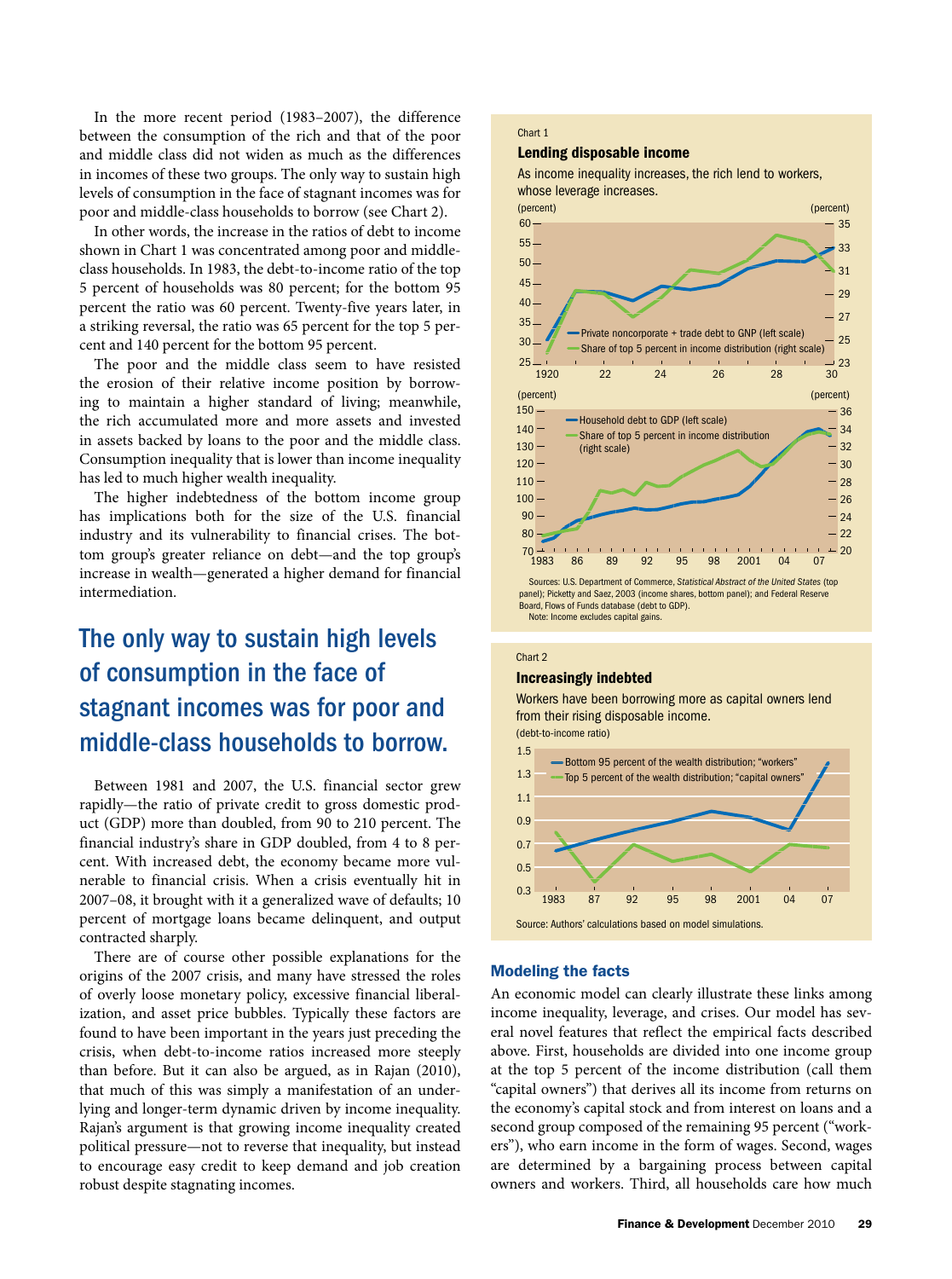they consume, but capital owners also care about how much capital—physical capital and financial assets—they own. This implies that when capital owners' income increases at the expense of workers, they will allocate it to a combination of higher consumption, higher physical investment, and higher financial investment. The latter consists of increased loans to workers—whose consumption originally accounts for a very

#### Chart 3

#### Borrowing from Peter to pay Paul



#### Chart 4

#### Averting a crisis

If workers' earnings are restored, they can pay off their debts.

(real wage of workers)



high 71 percent of GDP—giving them the means to consume enough to support the economy's production.

Our model can be used to show what happens after the economy experiences a lengthy shock to the distribution of incomes in favor of capital owners. Workers adjust through a combination of lowering their consumption and borrowing to limit the drop in their consumption (see Chart 3). This gradually raises workers' debt-to-income ratio, which follows the pattern and magnitude documented in Chart 2. Workers' higher debt is made possible by the lending of capital owners' increased disposable income.

More saving at the top and more borrowing at the bottom mean consumption inequality increases significantly less than income inequality. Saving and borrowing patterns of both groups spur a need for financial services and intermediation. As a result, the size of the financial sector roughly doubles. The rise of poor and middle-class household indebtedness begets financial fragility and a higher probability of financial crises. With workers' bargaining power, and therefore their ability to service and repay loans, recovering only very gradually, loans continue to increase and the risk of a crisis persists. When the crisis does occur—assumed here to materialize after 30 years—there are large-scale household debt defaults on 10 percent of the existing loan stock, accompanied by an abrupt output contraction, as occurred during the 2007–08 U.S. financial crisis.

The model points to a number of ways the increase in debt-to-income ratios in the precrisis period could be more pronounced than shown in Chart 3. First, if capital owners allocate most of their additional income to consumption and financial investment rather than to productive investment, debt-to-income ratios increase much more. The reason is that capital owners are willing to lend at lower interest rates, thereby increasing debt, and the capital stock is lower, thereby reducing output and workers' incomes. Second, if the rate at which workers' bargaining power recovers over time is close to zero, even a financial crisis with substantial defaults provides little relief: debt-to-income ratios continue to increase for decades after the crisis, and a series of financial crises becomes very likely.

#### Policy options

There are two ways to reduce ratios of household debt to income.

The first is orderly debt reduction. What we have in mind here is a situation in which a crisis and large-scale defaults have become unavoidable, but policy is used to limit the collateral damage to the real economy, thereby leading to a smaller contraction in real economic activity. Because this implies a much smaller reduction in incomes for any given default on loans, it reduces debt-to-income ratios much more powerfully than a disorderly default. Still, a long-lasting trend toward higher debt-to-income ratios resumes immediately after the debt reduction, because workers continue to have a reduced share of the economy's income.

The second possibility, illustrated in Chart 4, is a restoration of workers' earnings—for example, by strengthening col